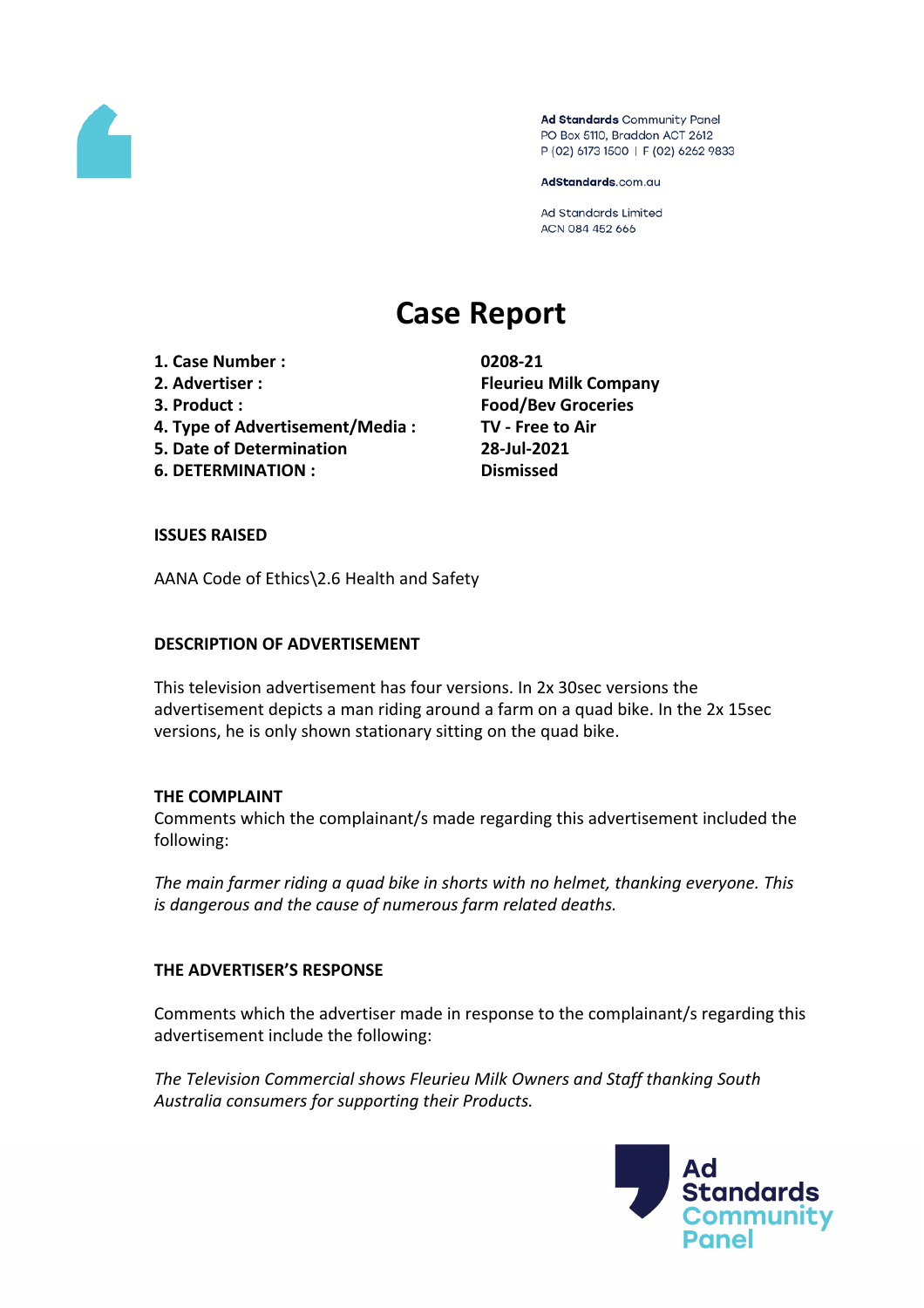

*The wearing of a Helmet / Safety Clothing on Private Property is not required under South Australian law.*

*The TV Commercials were all planned and shot in accordance with the requirements of SA State Law.*

*The Dairy Farmer on the TV ad has decades of experience with riding and working with cattle on a Quad Bike.*

*There is nothing shown in the TV ad that depicts dangerous or excessive misuse of a Quad Bike.*

*In fact, operating a Quad Bike around livestock has to be done slowly and carefully so as not to stress the stock.*

*All Operators on the Fleurieu Milk dairies operate quad bikes safely and in compliance with all State Laws.*

*We feel this compliant reflects a personal view of the complainant that does not reflect viewer opinion of the operation of the Quad Bike in these TV ads.*

*It is simply a depiction of everyday life on a working dairy farm.*

### **THE DETERMINATION**

The Ad Standards Community Panel (Panel) considered whether the advertisement breaches Section 2 of the AANA Code of Ethics (the Code).

The Panel noted the complainant's concerns that the advertisement depicts dangerous behaviour.

The Panel viewed the advertisement and noted the advertiser's response.

**Section 2.6: Advertising or Marketing Communications shall not depict material contrary to Prevailing Community Standards on health and safety.**

The Panel noted the Practice Note to this section of the Code which states:

*"In relation to the portrayal of farming, the dangerous use of quad bikes, children riding on tractors or other unsafe practices involving farming machinery will be contrary to prevailing community standards relating to health and safety. "*

The Panel noted that while there is a general consensus in the community that wearing appropriate safety gear including helmets is preferable when riding a quad bike, there are no rules regarding the use of helmets on private property in South Australia.

The Panel considered that the man on the advertisement is clearly an experienced rider and noted that the brief scene showing the quad bike moving depicts it moving